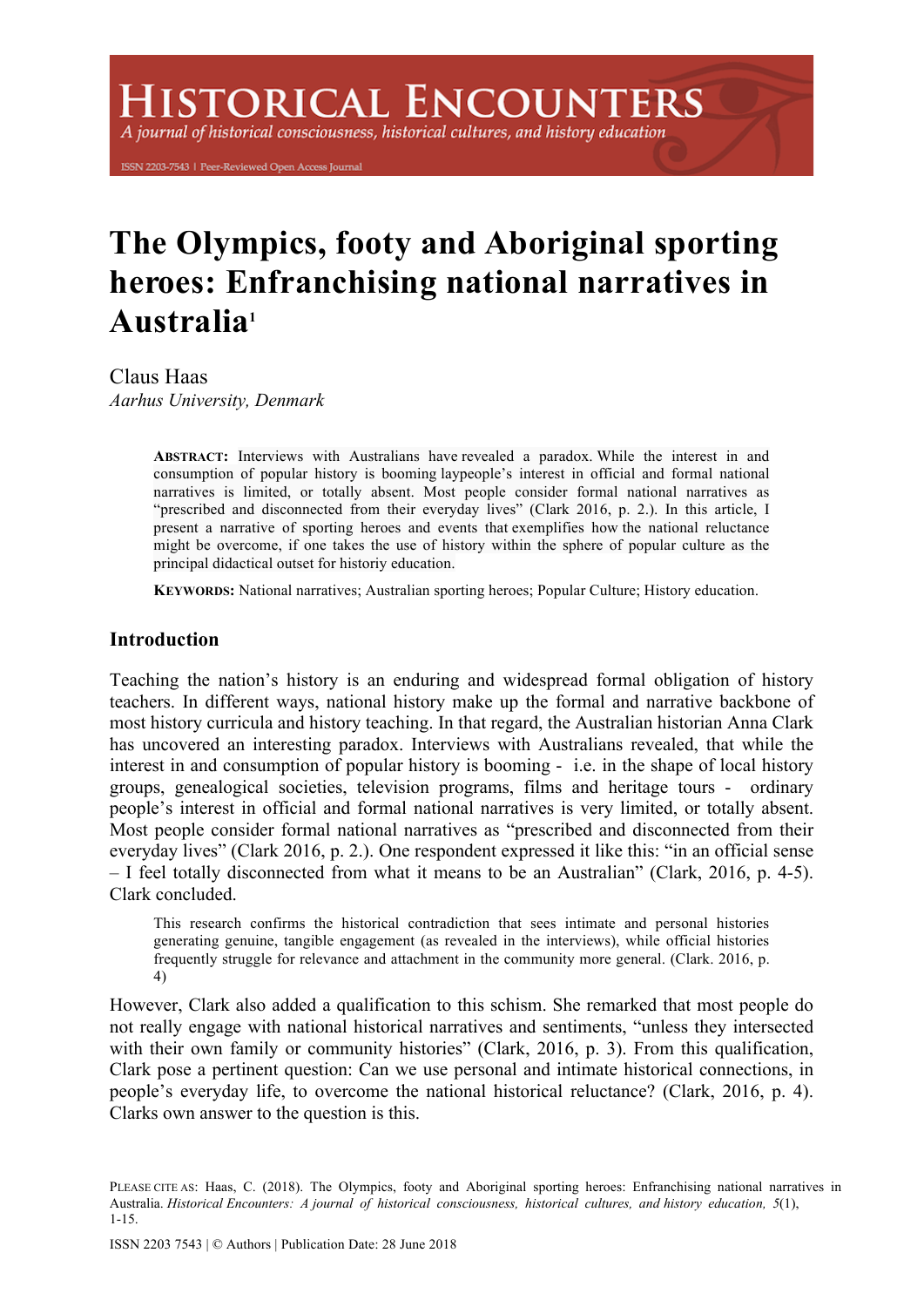Political and public pressure to connect with the Australian history story does not resonate with an otherwise historically minded community unless it speaks to, and enfranchises them. These intimate historical connections should not be dismissed as unhistorical – they are *deeply* rooted in history. Historians and educators do not need to 'overcome' personal connections in order to facilitate historical thinking but understand that connectedness as a critical component of historical thinking. (Clark, 2016, p. 6)

Following Clark, production and use of history outside the sphere of formal history education might be a key to engagement with more official versions of national narratives inside schools. In the daily life of many laypeople and communities, consumption of, or participation in, popular culture, for instance sport, play a significant role. To varying degree, most of us have participated in sports – more or less actively and freely of course. In addition, most of us watch sport as part of our highly commercialized media-driven consumption of entertainment – on screens or as audiences at sport venues. Often, sport is an activity that foster powerful personal and collective feelings – and therefore engagement and identification – precisely those socio-cultural incitements that formal national narratives seem to lack, according to Clark. In the Australian case, this perspective seems even more important to take into account due the place of popular culture and sport in Australian society.

Australians have generally bypassed the establishment of a national identity through constitutional change (such as freeing themselves from the connections to Britain by becoming a republic, or by adopting a new flag). Instead, they have adopted popular cultural symbols as markers of nationalism. Constructing a sense of nation includes creating significant symbols both of common identity and difference from others (…) Sport is one the few arenas in which Australians display patriotic symbols such as flags and songs. (Bruce & Hallinan, 2001, 259-58)

Below I seek to answer following question: Can the use and production of history and memories within the area of sport function as a relevant source to overcome the abovementioned national historical reluctance? My answer will be a qualified yes. To underscore my argument, I present an empirical case study, consisting of a short narrative about sporting events and sporting heroes in Australia - from the Olympic Games in Melbourne in 1956, via the Olympic Games in Sydney in 2000, to performances in two games of Australian Rules Football in 2013 and 2015. I follow Bruce & Hallinans' theoretical clue – adopting popular culture with the aim of creating national symbols and narratives include both common identity and difference. I have chosen to structure the narrative around an Aboriginal / non-Aboriginal nexus of identity/difference. I do so because this nexus for several decades has been interpreted as one of the most complex and precarious sites of historical struggle in Australia – both inside and outside formal and official versions of national history.<sup>2</sup> As Bruce  $\&$ Hallinan and other commentators below show, sport has functioned as one of the main arenas for these struggles.

The case study concerns three overlapping versions of Australian national history, highlighted through the Aboriginal / non- Aboriginal nexus: assimilation, national unity in diversity, and the politics of recognition and difference. My key empirical sources consist of official videos and written texts produced by Olympic authorities, and two video clips from Australian Rules Football games, all to be found on YouTube. I will analyze the material in accordance with a constructivist and interpretative approach, in line with the cultural turn (Bruner 1996, Hall 1997a, Hall 1997b). I interpret the sporting events and performances as symbolic practices through which representation, meaning and language operate, and through which national identities and communities of belonging are constructed and contested. In the course of my analysis, I will include the points of view of various Australian scholars who can help in shedding light upon the meaning and controversies, which I elicit from the material.

Even though Bruce & Hallinan point out that adopting popular cultural symbol as markers of nationalism is a particular Australian phenomenon, it is also a global phenomenon. So, even though my case study concern an Australian narrative, I believe it reveals some general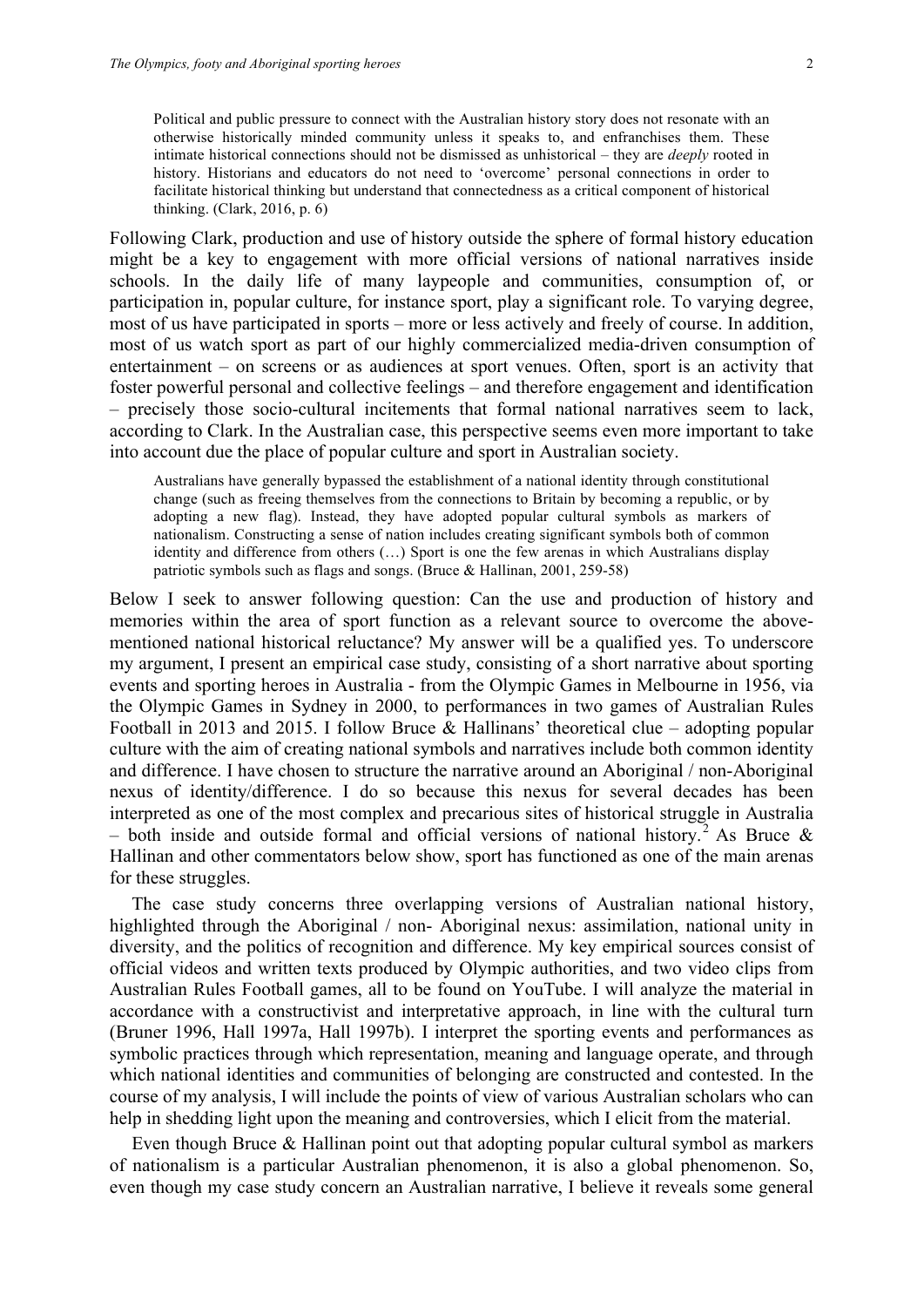issues concerning the possible role of popular culture within history education and history didactics – a point I will shortly touch upon in my conclusion.

# **Forgotten history**

The Australian sprinter Shirley Strickland de la Hunty convincingly won the 80 m. hurdle race at the Melbourne Olympic Games in 1956 – in 10,7 seconds, setting a new world record. However, as most sporting stars, she represented more than a champion of the tracking field. What that might be is indicated if one looks at how her victory was depicted in a film produced by the Melbourne Olympic Committee in  $1956<sup>3</sup>$  As she crosses the finish line, the other runners of the race congratulate her. Following the medal award ceremony, the film shows de la Hunty's, positioned in a garden, with smiling face and lipstick, clad in a white dotted yellow dress, and matching earrings. She looks to the sky, and the voice asks – "you remember her now, waiting for her guests to arrive? The next sequence shows two white females, looking at store window in Melbourne. The voice over comments – "it's only natural for female athletes to go shopping". At first glance, these sequences seem very prosaic, by closer look they signify more than that.

At the time, the Olympic Games in Melbourne in 1956 were by some distance the largest international sporting event in Australian history, and the first Games to be held in the southern hemisphere and outside Europe or the United States. The Games have also been called "The Friendly Games", symbolized by the closing ceremony where the athletes walked in as one, signaling togetherness and friendship – a tradition that remains part of the scenography of Olympic Games to this day. If one watches video clips and looks at pictures from the opening ceremony the total absence of athletes of Aboriginal descent is evident. 4

Besides a résumé of the opening and closing ceremonies and highlights from the various sporting competitions, the viewer of film mentioned above is also introduced to the city of Melbourne in the opening sequences. As the camera glides through the streets, we are told that Melbourne is just a town, spontaneously founded by an English traveler, John Batman, exactly 120 years prior to the Games. To underpin this statement, the camera focuses on some kind of an artistic constellation, seemingly showing Batman positioned in a natural environment. Just behind him are two dark-skinned figures, one of them kneeling with a spear in front of him and looking directly into the camera. As the camera re-focuses on the backdrop for this constellation, the natural landscape shifts to a modern cityscape, in a slow unfolding motion, seemingly depicting the transformation of what was once wilderness into the modern city of Melbourne. As the camera pans out, the viewer realizes that the constellation is situated above the entrance to what might be a shopping mall. The part of the film about Melbourne ends with a depiction of sunny suburban life, where it turns out that one of the white female Australian athletes lives - Shirley Strickland de la Hunty. She is filmed with two children in a well-kept front garden, looking to the sky, where flights are bringing in athletes from all over the world.

Aboriginal people were ascribed a specific role by the Melbourne Olympic Committee, not as Athletes, but represented as anonymous relics of a natural landscape that no longer exists, kneeling behind the white colonial entrepreneur and founder of Melbourne, and symbolically depicted as something rendered obsolete in the process of urbanization and modernization of Australia. Shirley Strickland de la Hunty is relegated to a double role: As a gold medalist and thus a national sporting star and as a symbolic female representation of what is often characterized as the Australian dream – the civilized and comfortable life as a housewife in middleclass suburbia (Haebich 2008)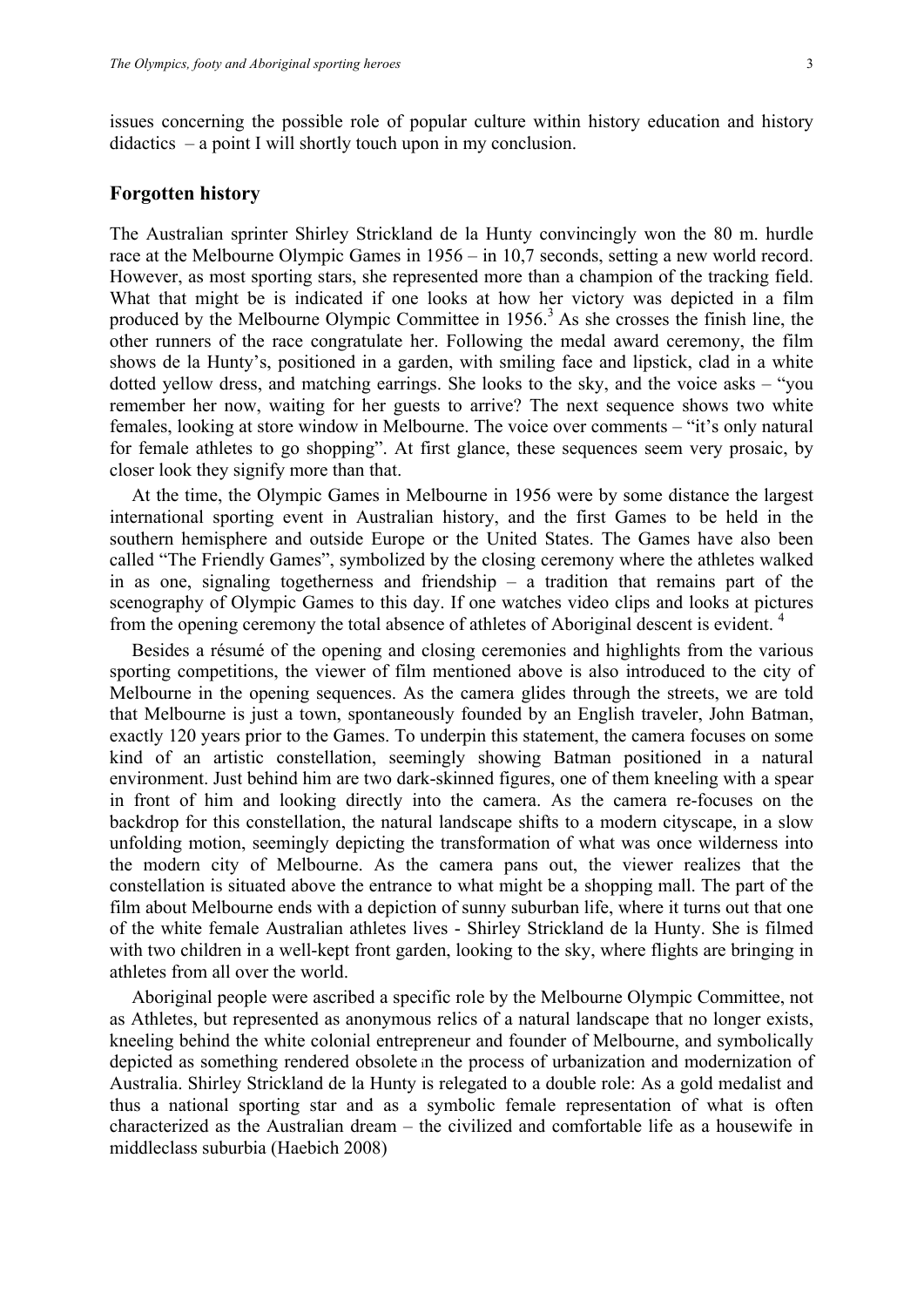The Department of the Interior in Canberra, likewise symbolically represented aboriginals in a publication called *Australia – Your Host: The XVIth Olympiad, Melbourne*. This publication was intended to be a kind of tourist brochure, where the city of Melbourne and other parts of Australia were presented to visitors to the Games (Australian News and Information Bureau 1956). The second half of the brochure presents a narrative centered on the carrying of the Olympic torch across the country to its final destination at the Olympic stadium in Melbourne for the opening ceremony. On this journey, the reader is introduced to natural landscapes, urban architecture, agriculture, industrial production, leisure activities, residential areas, and so forth. The brochure is richly illustrated, especially with images representing Australia as a modern, prosperous and industrialized society within which people live carefree and harmonious lives, especially in the suburbs. Australia is depicted as consisting of a jovial, apparently mono-cultural population sharing a consensual and depoliticized national identity, living without cultural and racial differences and conflicts. However, upon closer inspection, markers of racial and Aboriginal identities are ambiguously reproduced in three images: of an Aboriginal person seemingly polishing a vehicle belonging to the Darwin Firefighters Brigade; of another Aboriginal person depicted at work in a pineapple field; and, on the very last page, of a group of Aboriginal people from Kimberley. This latter image depicts an Aboriginal woman and three Aboriginal children as well as two white men, one of them a police officer. They are all gathered around a radio placed on the hood of a car, listening to a broadcast from the Olympic Games on the other side of the country. The woman and the three children are not explicitly presented as Aboriginals, but indirectly referred to as "outback people".

Essential work and the difficulties of travel in the north denied most of them the opportunity of attending the Games but for that they were no less interested, and no less proud of the name of Australia is inscribed for all time in the record of Olympic hosts. (ibid., p. 60)

In contrast to the film about the Games, in *Australia: Your Host* Aboriginals are visually depicted as living persons: as black people doing ordinary jobs or as "outback people", presumably filled with same national pride as everyone else as they listen to radio broadcasts from the Olympic Games. However, other than a photo of three Italian athletes holding a boomerang, there are no representations signifying the existence of a discrete Aboriginal culture. In *Australia: Your hosts* Aboriginal people are not represented as part of a natural landscape vanquished by the onset of Australian modernity, but as part of modern Australia. Similarly, *Australia: Your Host* does not directly project white racial supremacy in the same way as the aforementioned image of John Batman and his two unnamed Aboriginal companions, but the assimilation of Aboriginals is presented as a positive and successful aspect of Australian cultural citizenship.

According to one observer, the text could be regarded as part of a federal and state monitored propaganda campaign that took place during 1950s and 1960s (Haebich 2008). The aim of this propaganda was to promote a profound shift in Australian cultural citizenship: From racial exclusion and discrimination to images of harmonious national unity among settlers, old and new, and Aboriginals. This shift also implied "a shift from race to culture as the dominant unifying ideology, and a move from race-based laws and controls to cultural assimilation as the dominant process for managing diversity" (Haebich 2008, p. 65); or, formulated in other terms, from strategies of biological absorption to cultural assimilation (Moran 2005). The assimilative notion of cultural citizenship also involved a specific way of producing historical consciousness.

This vision turned its back on the past and proposed a new beginning in the form of an affluent, classless, mono-cultural society: the poor would forget their former privations; migrants would forget Europe; and Aborigines would forget their past. In return all would enjoy the 'Australian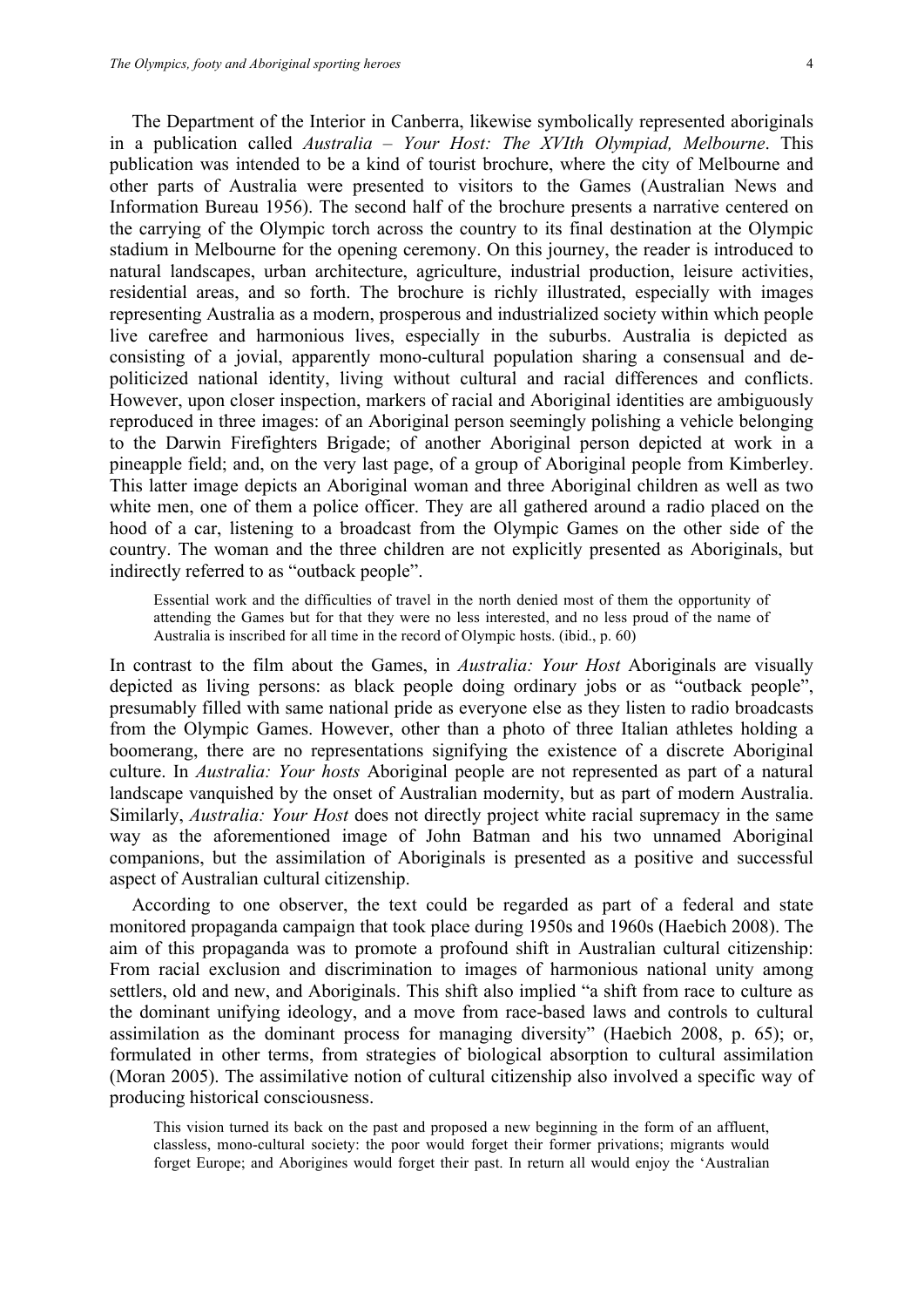way of life' which  $(...)$  had replaced race and national type as the basis for Australian identity". (Beckett 1988, p. 201)

The strategies for the cultural assimilation of Aboriginals were complex and contradictory (Haebich 2008, Moran 2005). However, following Beckett, cultural assimilation also fostered a specific production of historical consciousness, which was predominantly oriented towards the present and future rather than the past. Aboriginals were supposed to forget their identities and cultural heritage in order to pave the way for the vision of a modern Australian monocultural nation in the present and in the future. In this way, the strategies of assimilation also initiated a politics of forgetting (Connerton 2008).

I now turn to the Olympic Games held in Sydney in the year 2000, where narrative of socio-cultural assimilation was turned on its head. Less than half a century after the Melbourne Games, Aboriginal people's and Torres Strait Islanders' histories and cultural heritages were to be remembered and celebrated – and, according to some observers, incorporated into a new narrative of historic healing and reconciliation. According to other interpretations, meanwhile, this narrative was more ambiguous than it first appeared.

# **Healing history**

The stadium is packed with 110,000 expectant spectators. At the running track are eight female runners preparing for the 400 m final at the 2000 Sydney Olympics. One of the runners is clad remarkably differently from the others. She wears a green- yellow- gold colored and hooded full-body skin suit. As she moves towards the starting blocks, she puts on the hood. In the seconds before the starter's pistol, the huge crowd is almost hushed – as if, for a moment, everybody stops breathing. As the runners leave their starting blocks, the spectators erupt in an enormous roar. As they enter the home straight, the noise is staggering. The runner in the body suit gradually moves into the lead and, after a final sprint, she eventually passes the finish line in 49.11 seconds - enough to gain a convincing victory and the Olympic gold medal. The exultation of the crowd is immense.

Most athletes would immediately begin celebrating such an extraordinary victory. This champion does not. She takes off her hood, bends down, shakes her head lightly, and bites her top lip – before eventually sitting down. She looks as if she cannot comprehend what she has just accomplished. One of the other runners bends down and embraces her. The tears in the eyes of the winner, Cathy Freeman, are clear for all to see. She has since explained her reaction:

Relief was an overwhelming emotion, you know, something that I have dreamt about ever since I was ten years old. It just meant so much to me, to my family, to my people, to my country. It was always a dream of mine, not only to win an Olympic gold medal, but to do the victory lap with both flags. I hold the Aboriginal community in such a high place in my heart. I'm very proud of my indigenous roots.<sup>5</sup>

As Cathy Freeman regains her self-control, she starts to celebrate her victory. She runs the traditional victory lap around the stadium, a recurrent ritual at the Olympics – receiving ovations, saluting the crowd, embracing family and friends – and, not least, she drapes herself in both an Australian and an Aboriginal flag.

The scenes I have just described are part of an official video about the 2000 Olympic Games in Sydney, produced by the International Olympic Committee. <sup>6</sup> This video was part of a carefully orchestrated narrative about cultural citizenship in Australia, exhibited and acted out as a globalized spectacle (MacAloon 2006). Contrary to the Melbourne Games,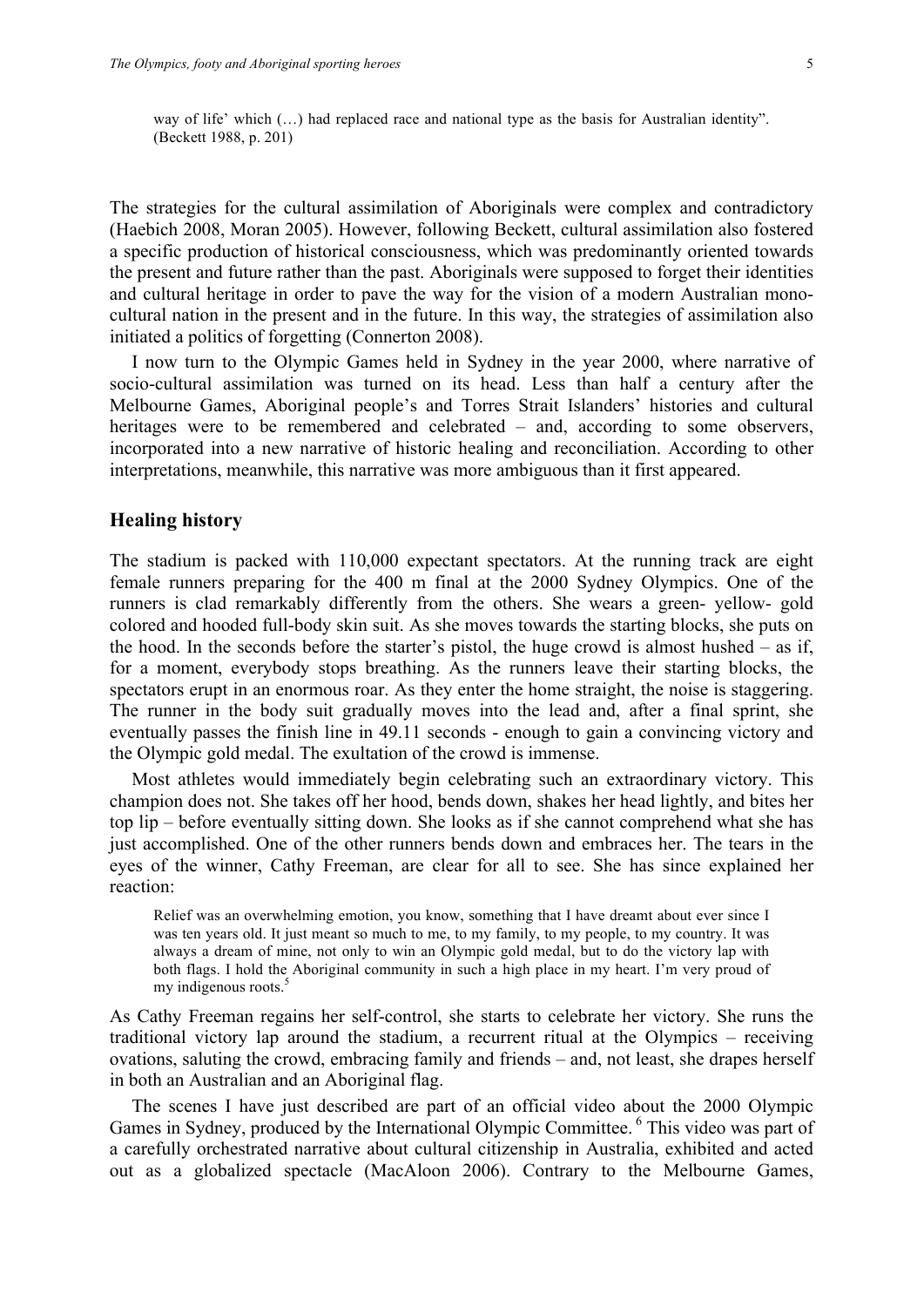Aboriginal and Torres Strait peoples and cultures were given a central role in the manuscript. Moreover, Cathy Freeman was the main act, which reached its climax as she draped herself in the two flags.

However, the act was already inscribed in the scenography of the Sydney Games before they had even started. This can be seen in the opening scene of the video, which depicts a sunrise over Uluru, accompanied by a soundtrack of melodic and dramatic strings and didgeridoos. The camera then pans through grandiose landscapes and pastoral sceneries, the soundtrack now supplemented by a male and a female voice reciting the poem *My Country*, written by Dorothea Mackellar, first published in 1908. The poem is a romantic celebration of, or rather an emotive declaration of love for Australia – in a romantic spirit personified as 'her' or 'she'. At the end of this opening sequence, we see a piece of traditional Aboriginal art, followed by body painted Aboriginals dancing around a fire, depicted in slow motion, in dim and mysterious yellow and red tinted images.

As the recital of *My Country* ends, we see another Aboriginal Olympic athlete, Nova Peris-Kneebone, who runs bearing the burning Olympic torch – with Uluru and the clear blue sky in the background. This scene signals the transition to the next part of the video - the carrying of the Olympic torch through Australia, a narrative similar to the film about the Melbourne Games. The first to follow Peris-Kneeborn, still at the foot of Uluru, is an Aboriginal man; the third torchbearer is transported in a canoe, doubtless illustrating the contribution of Torres Strait Islanders to the ritual. All of this is a build-up to the lighting of the Olympic cauldron; the finish and climax of the official opening ceremony. A number of female Australian Olympic medalists are celebrated as they carry the torch on the final legs of its journey to the cauldron. One of them is Shirley Strickland de la Hunty. The last one is Cathy Freeman. She ignites the Olympic cauldron, accompanied by grandiose choral music.

Draped in both Australian and Aboriginal flags, Cathy Freeman interpreted her postvictory lap at the Olympic Stadium as a way of expressing pride in her Aboriginal descent and identity; a symbolic gesture she also made when winning gold at the 1994 Commonwealth Games (Elder et al. 2006, p. 191). But according to some observers, Freeman's Olympic victory, and her role in the opening ceremony, signified more than that.

The Olympic events contributed to the awakening of a new identity for many Australians, by providing an arena for multiple voices to speak of history, of dreams, of rights, and of wrongs. The fantasy of a nation that values the knowledge of its indigenous people, and who sees them as part of- not marginal – to its history  $(...)$  has the capacity to provide an uplifting experience. For many Australians, it provided an opportunity to shed the shame of racism and bigotry in a burst of euphoria. It also gave political activists a forum to communicate with the indigenous people, fellow white Australians, and the rest of the world about their views of the sort of identity that the Australian nation should take into the new millennium (…) As a site of democratic engagement, it can be argued that these events have more power than the ballot box  $(...)$  The narratives built during the games provided positive and productive images of the place of indigenous people in the Australian nation, by bringing them to center stage, in the most forthright, wide-reaching, and articulate rewriting of Australian history that has been voiced since Australians landed on *Terra Nullus* (McCarthy & Hatcher, 2001, p. 56-57).<sup>7</sup>

Freeman had become the embodiment of national reconciliation - "the joining of two key parts of Australia's psyche: the first inhabitants and the white settlers / invaders", which cemented Freeman as "the most potent symbol of Australia's desire for reconciliation between Indigenous and non-indigenous peoples" (Bruce & Hallinan 2001, p. 257-258). Cathy Freeman herself further contributed to her position as the prime symbol of national reconciliation. A few months before the Sydney Games, she publicly connected her personal life story and family history to one of most controversial and debated issues of reconciliation and of Australian history in general (Attwood 2009, Attwood 2011, Manne 2000, Windschuttle 2009). Freeman's grandmother, Alice Sibley, was part of the stolen generation –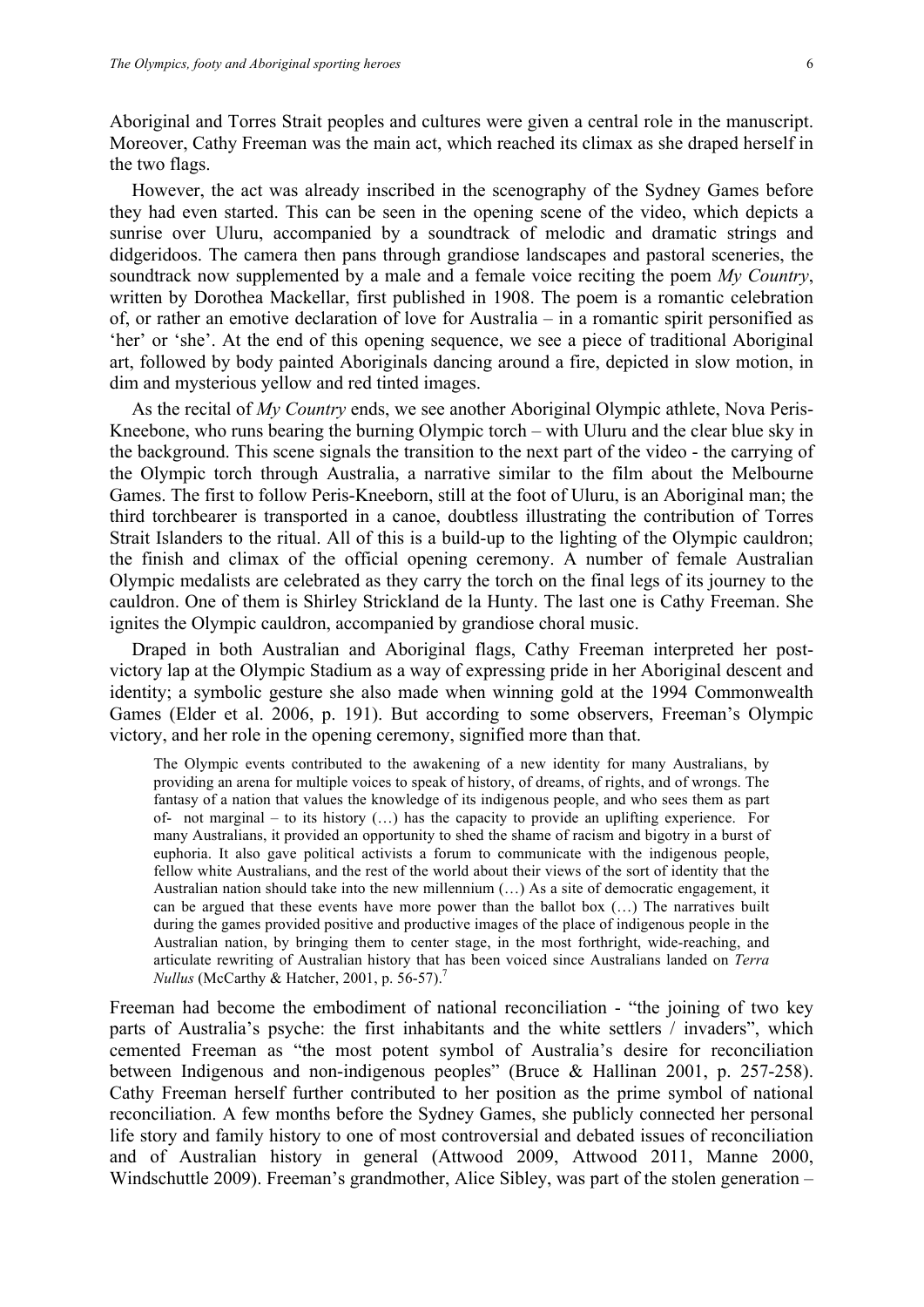one of an estimated 100,000 Aboriginal children taken take from their mothers as a consequence of state and federal assimilation initiatives (Gordon, 2003, p. 223).

# **Ambiguous history**

As I indicated above, according to some observers, on closer inspection the narrative of historic healing and reconciliation was more ambiguous than it otherwise appeared. To some extent, Greg Gardiner (2003) regards Cathy Freeman's performances as unique acts of historic healing and national unification. He adds that the appeal of Freeman's personae were their symbolic capacity to be stretched in multiple directions - "to connect audiences to both past and present and to symbolize the future" (ibid., p. 252). Thus, Freeman's victory pointed towards a multiracial future, with Freeman herself an exemplary representation of Australian diversity and modernity. However – Gardiner claims - this symbolic status was not without conditions.

At Sydney, Cathy Freeman's circling of the national stadium after her victory was greeted as a turning point in history, making it whole and complete where it had been divided and incomplete, providing a kind of quasi-absolution for the wrongs of the past. In this discourse, then, Aboriginality - its difference – is defined as a service to the nation, a healing running force that unites the country, and the issue of Aboriginality as a source or state of sovereignty in its own right is either downplayed or obscured (ibid., p. 251)

Aboriginality as a source of sovereignty was obscured, Gardiner remarks. The healed and reconciled history was subsumed to an agenda of nationalization, within which the historically asymmetrical power relations between Aboriginal and non–Aboriginal peoples still prevailed. As Gardiner notes, Aboriginals performed the reconciliation while "whites" sat comfortably, watching and applauding. He concludes, in stark contrast to McCarthy & Hatcher, that the intentions of reconciliation were primarily symbolic, and thus superficial, rather than real. A point also made by Catriona Elder, Angela Pratt and Cath Ellis (2006). The Sydney Games were a way to discipline Indigenous people to fit a conservative understanding of reconciliation, which did not challenge the power imbalances between Aboriginal and non-Aboriginal peoples.

Tony Bruce and Emma Wensing (2009) also point to the fact that not everyone interpreted Cathy Freeman's performances as acts of historic healing and national unity. On the contrary, their analyses of newspaper letters show that, for some, Freeman's embrace of her Aboriginal culture was seen as divisive and un-Australian, rather than as an act of reconciliation (p. 95). Three years later, Bruce and Wensing (2012) performed another analysis of media texts, which pointed in different directions. On the one hand - they stressed - we should not underestimate the fact that Freeman's elevation to a national sporting hero would once have been inconceivable. On the other hand, the overall embrace of Freeman by the media was an expression of what they term "enlightened racism".

The apparent desire of many white Australians to symbolically absolve themselves of their racist history without necessarily giving up the privileges they have gained from it is most evident in the way media coverage revolved around a fantasy of the future, rather than the more common nostalgia for the past (ibid. 493).

The same ambiguous interpretation of the Games and of Freeman's role is present in a recent study by Leanne White, seen from the perspective of heritage studies (White 2013). On one hand, White also concludes that Freeman became part of Australia's heritage iconography, and as such the personification of the hope of a reconciled nation  $-$  a "microcosm for nationalism in Australia" and an "infinite promise and potential of what a reconciled nation might look like" (p. 167). On the other hand, she also concludes that Freeman's lighting of the Olympic cauldron and the staging of Aboriginal culture throughout the Games was gestures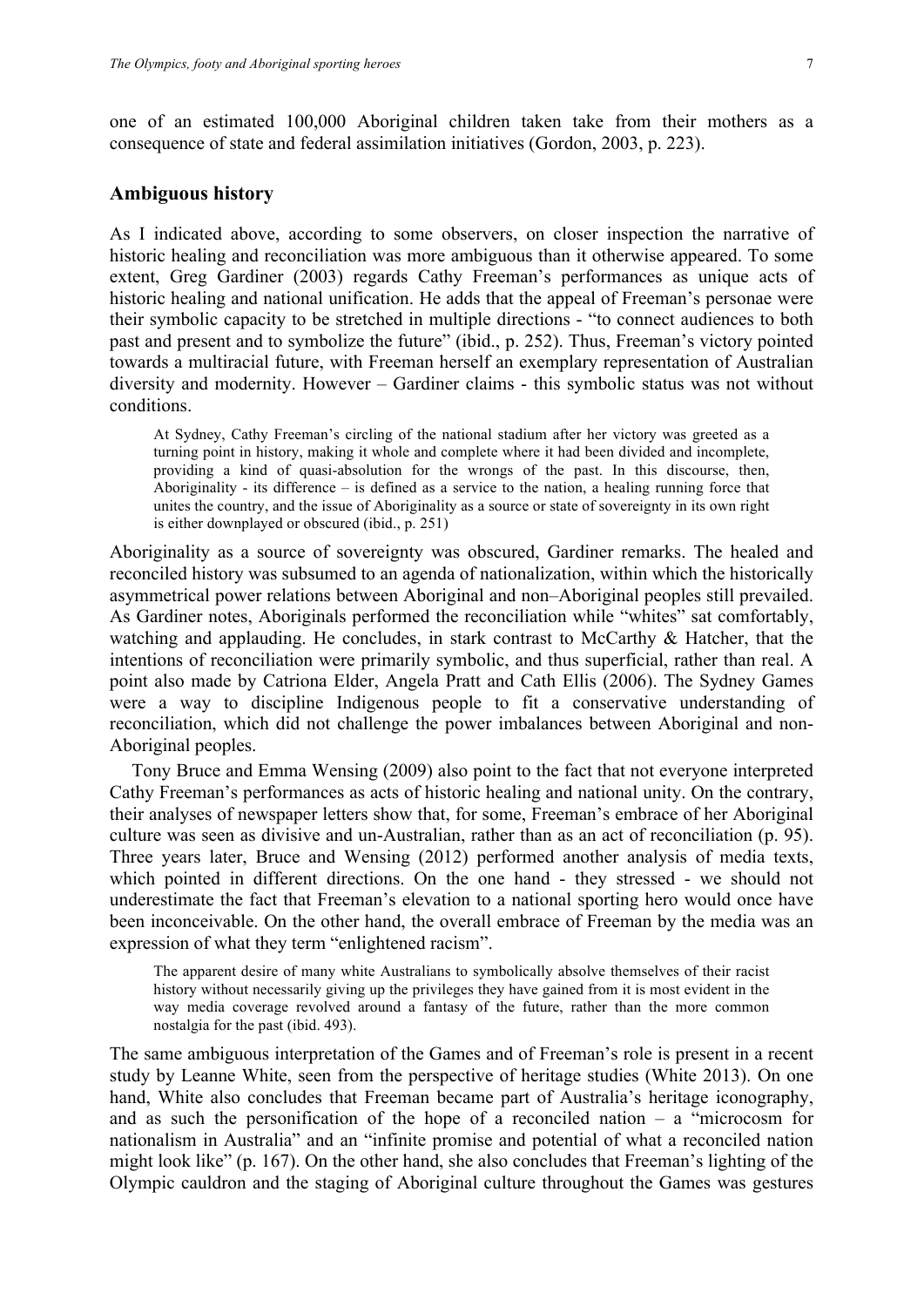made by event organizers to appease the world's media and a global audience - a smokescreen to cover the reality of the continuing marginalization and sidelining of Aboriginal peoples.

Recently, Christine O'Bonsawin continues the critical line of interpretations, but in an even more deconstructive and pessimistic tone (O'Bonsawin 2015). Cathy Freeman's performances – she claims - symbolized an apolitical vision of a reconciled and conflict-free nation, and as such exemplified the liberal democratic illusion that sport can function as the great equalizer. Freeman provided white audiences with relief from responsibility, because her performances illustrated that Aboriginals, like all Australians, have opportunities for success if they are only willing to take them (ibid, 210). So, in O'Bonsawin's interpretation, Freeman as the symbolic embodiment of reconciliation and of the nation's history and heritage turned out to be a deception.

(…) the selection of Freeman to light the cauldron proves to be a well-calculated and decisively tokenistic strategy used to censor truths of on-going political oppression and racial tyranny directed toward Indigenous people in Australia (O'Bonsawin 2015, 211).

However, O'Bonsawin also positions Freeman within a wider historical context of political activism within sport. At the Olympic Games in 2012 in London, the Australian boxer of Aboriginal descent, Damien Hooper, entered the ring wearing a T-shirt inscribed with the Aboriginal flag. Like Freeman, Hooper wished to honor his culture and Indigeneity. However, in contrast to Freeman, Hooper was accused of violating the Olympic Charter, which prohibits political, religious or racial propaganda (O'Bonsawin 2015, p. 212). Consequently, Hooper refrained from wearing the T-shirt during the rest of Games. O'Bonsawin compares the threat to exclude Hooper to the harsh condemnations of the notorious podium demonstration at the 1968 Olympics by the two African-American sprinters Tommie Smith and John Carlos, and by the Mohawk, Alwyn Morris, who represented Canada at the Olympics games in 1984. These incidents have proved – O'Bonsawin asserts – that the Olympic Games are caught up in a precarious political ambiguity: According to official discourse, they are a "non-political space", but in reality a space where

(…) the political interests of the colonial nations such as Australia, Canada, New Zealand and the United States are sustained and upheld (…) The Olympic movement lacks the capacity and desire to engage in meaningful humanizing and decolonizing efforts (…) Indigenous athletes such as Morris, Freeman and Hooper have to accept the identity of a colonizing settler citizenry, thereby further validating the political authority of illegally imposed governing structures (O'Bonsawin, 2015, p. 215).

# **Dividing history**

The interpretations of Cathy Freeman's performances at the 2000 Sydney Olympics point in very different directions. At one end of the spectrum, they are seen as a representation of a reconciled and healed national narrative, and as such as invoking a promise of a new democratized and post-racial national narrative. At the other end, we find almost the opposite set of interpretations: the healed history was a smokescreen for the continuation of postcolonial racism and nationalism. As such, the same events are interpreted as both a history of cultural reconciliation and unification, and as a reinvention or reproduction of deep cultural and racial divisions. Both perspectives are also present as we turn our attention to performances by another sporting star in the year 2015.

In a YouTube video, it is possible to watch another remarkable example of sporting celebration<sup>8</sup>. An Austalian Football League (AFL) player is celebrating a goal and runs towards the stand behind the goal of the opposing team. Or rather, he is sidestepping, while alternately slapping a hand on the opposite forearm, or clapping his hands. It is impossible to hear exactly what he is shouting while doing this, but it is presumably directed towards the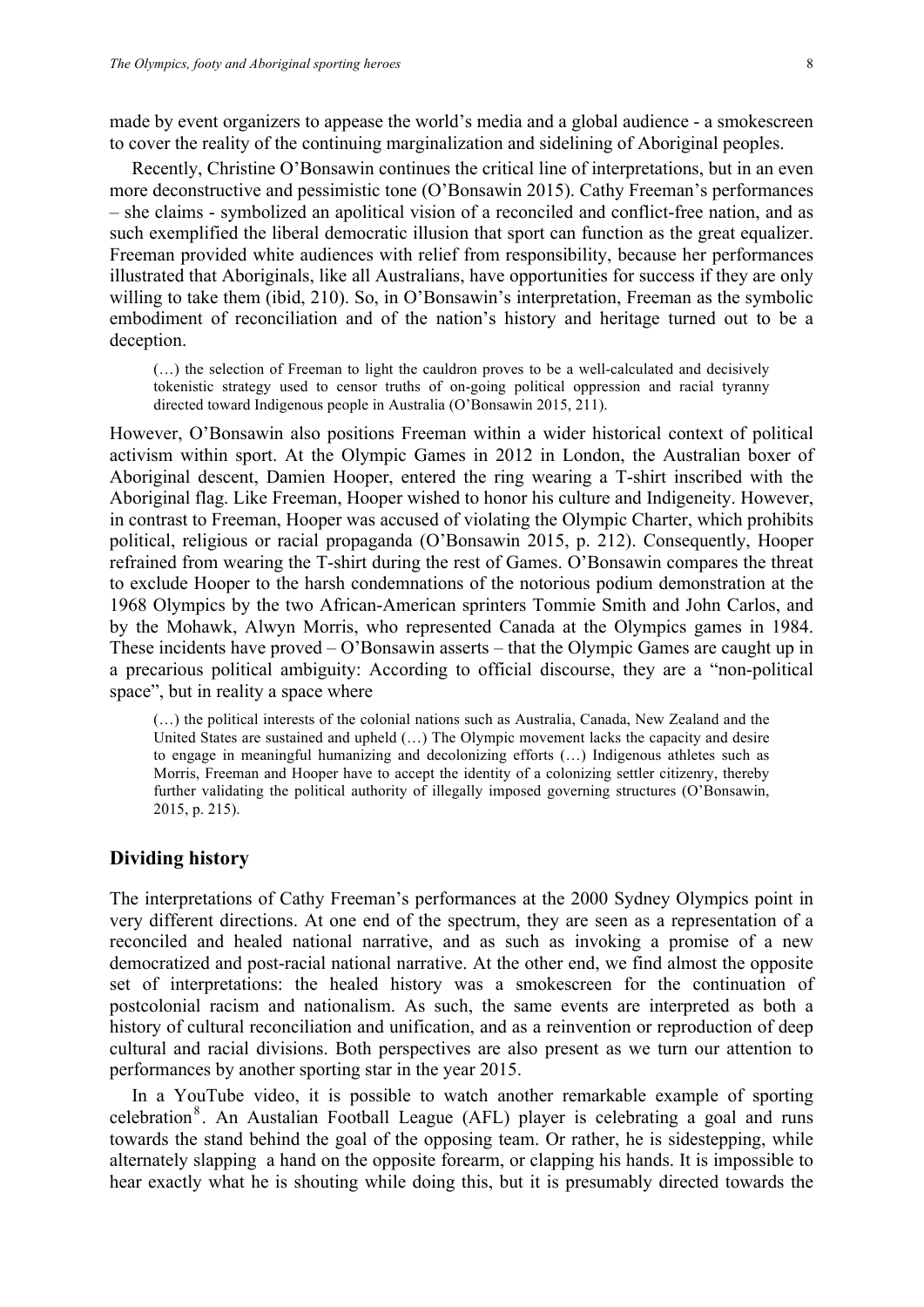spectators behind the goal. As he gets close to the crowd, he suddenly makes a rotating movement with his right arm, then lifts it above his head and makes a gesture that looks as if he is throwing an imaginary spear towards the crowd. Some of the spectators cheer him, some just looked astonished. As the player turns around and starts to run back onto the pitch, he is met by a teammate, who embraces him.

The player shown in the YouTube video is Adam Goodes, the most decorated Aboriginal man to have played at the highest level of the game (Judd & Butcher, 2016, p. 75). Goodes even received the Australian of the Year award in 2014. However, what was Goodes communicating as he celebrated his goal? The title of the YouTube video gives a hint: *Adam Goodes war cry celebration*. The war dance could be interpreted as an entertaining way of incorporating a more or less archaic residue of Aboriginal heritage into the contemporary popular culture of sport. According to this interpretation, the war dance was an innocent historical and folkloristic re-enactment of a ritual stemming from a pre-colonial Aboriginal culture. However, there was something about the way Goodes performed the war dance, as if he was trying to express something else.

Adam Goodes' war dance contained an implicit reference to an incident in 2013. In another YouTube video, Adam Goodes, clad in his red and white Sydney Swans kit, is filmed as he slowly passes the opposing home crowd of Collingwood behind the goal.  $9$  He stops abruptly and immediately points his finger at a young girl among the Collingwood supporters. It is impossible to hear Goodes' exact words as he shouts at her. At the same time, he is communicating with security officials. After some time, the security officials enter the stands and escort the girl out of the arena. It turned out that Adam Goodes had taken offense. The 13-year-old girl had shouted 'ape' at Goodes. He met the press the day after the incident. He interpreted the girl's cry as an act of racism**.** Following this incident, he was booed during games. The booing continued throughout 2014, into the 2015 season, the same year Goodes received the honor as *Australian of the Year*. As a consequence of the persistent booing and harassment, Goodes chose to retire from his footy career in 2015.

Adam Goodes' performances have also been interpreted as different expressions of cultural citizenship. In 2016 the journalist Stan Grant published his book *Talking to my country* in which Grant, himself of Aboriginal descent, and his youngest son drive through New South Wales. Grant wants to revisit and tell his son about the places and towns where Grant himself grew up as a child and young man. It was time – Grants remarks – that this son "learned the truth about our history". It is a deeply ambiguous narrative. On the one hand it is a narrative about Grant's affection for Australia, and particularly his sense of belonging and deep sociocultural ties to his family and kin – and to Aboriginal land, culture and people as a whole, or "my people" as he refers to them. However, it is also a narrative of continuing and severe hardship among Aboriginals, which forced Grant's own family to live a kind of nomadic life at the lowest socio-economic level of Australian society. As such, *Talking to my country* also presents a harsh indictment of what Stan Grant considers to be the socio-economic deprivation, racism and cultural exclusion of Aboriginal people that remains prevalent even today. This marginalized reality – Grant underlines – stands in stark contrast to the promises of the opposite from prosperous white Australia, even if he himself has been able to realize some of these promises as a cosmopolitan and successful journalist and intellectual. Grant uses the histories of Cathy Freeman and Adam Goodes to pinpoint his analyses.

We watched her [Cathy Freeman] through different eyes as she took her place in the starting line. To Australians victory for this Aboriginal woman on this night would tell the world we had buried old enmities. The stain of settlement could be wiped clean. We – my people, Cathy's people - saw her as a symbol of survival. She told the world we were still here. For the woman herself this was a race like so many others – a track starter's gun and a finish line – but then it was unlike any other. When she crossed that line there was just the earth and she sank into it. She stared into space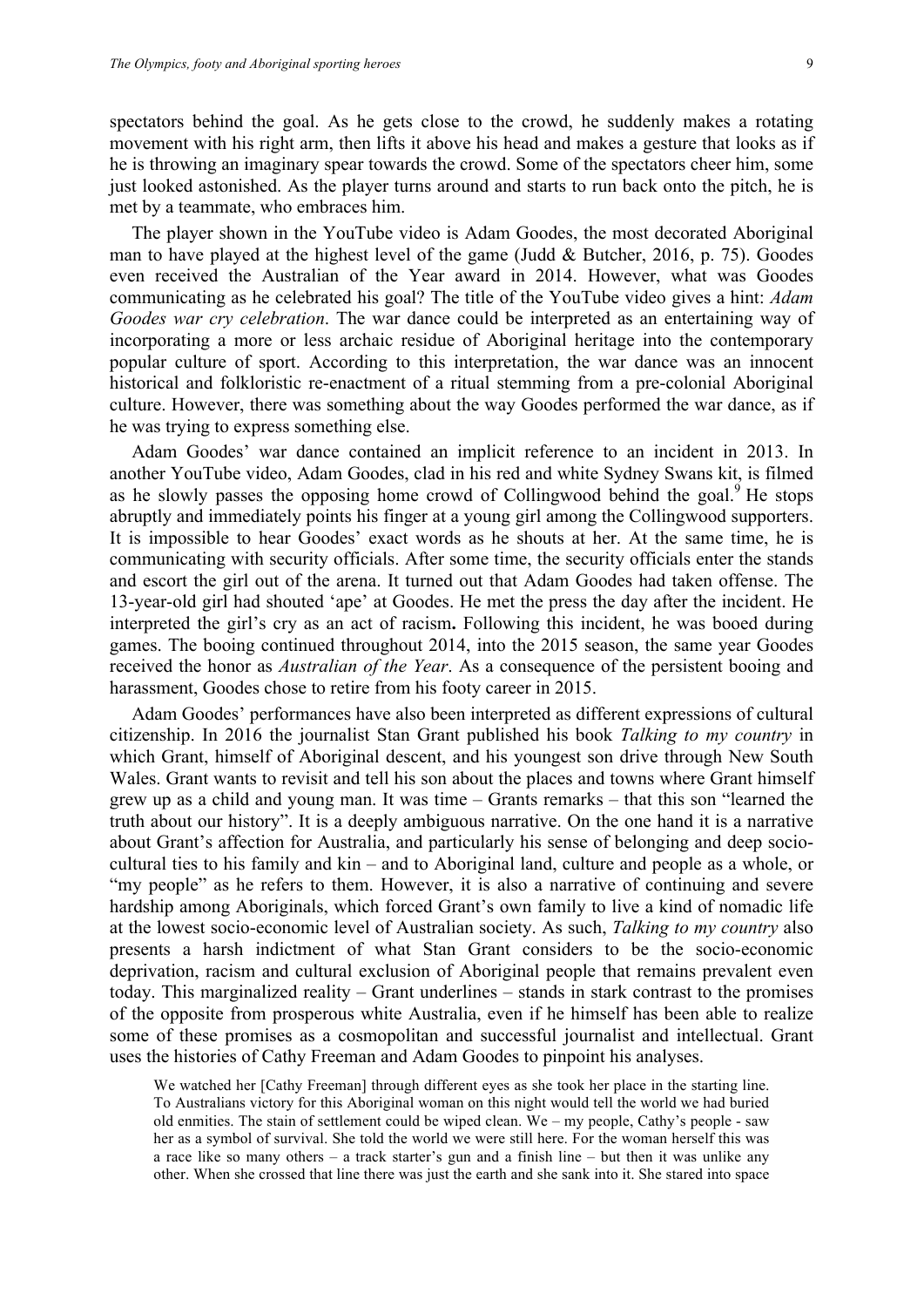can fly at the Olympic Games (Grant, 2016, p. 171-172).

seemingly oblivious to the crowd – unburdened. Then she rose to her feet and here was the moment when the flag of our people was unfurled. Red, black and yellow flew in this stadium and its image was beamed around the world. I thought back to the opening ceremony and how I felt alone and now how proud I was. I felt transformed that night in the Olympic stadium. Our people had been on the losing end of history but Cathy made us feel like winners. But this was a myth and myths can crumble at the touch. The myth of Cathy Freeman could never truly sustain us. She was a runner who became a champion but '*cos I'm free* does not mean her people are. Gold – even this most precious and dazzling gold – ultimately dims. Cathy's glory is frozen in time but as the

For Stan Grant, Cathy Freeman's victory had also symbolized a narrative of national unity, racial reconciliation and historic healing. But it failed and turned out to be a myth. This point is revealed in Grant's own language. The "we" who watched the race are divided in two – Australians and "we, "our people", presumably not Australians. Grant highlights this interpretation by recounting Adam Goodes' personal life story and AFL career, which resembles his own successful life story (Grant 2016, p. 195-205). But Goodes' destiny is also, Grant claims, a symbolic signification of the failure of healed national cultural citizenship in Australia that Cathy Freeman represented. The booing of Goodes in 2013 was not just another expression of the widespread racism within the limited confines of AFL culture. It was an expression of the deep racist foundation of Australian society and history at a more general level.

memories fade of that stunning night our people are still a nation without an anthem or a flag that

In the winter of 2015 we turned to face ourselves. It happened in the place most sacred to us: the sporting field. Adam Goodes, an indigenous footballer, one of the greatest players of his generation, was abused and humiliated until he could take it no more. As this man retreated from the field we were forced to confront the darkest parts of this country – black and white we are all formed by it. This wasn't about sport; this was about our shared history and our failure to reconcile it. Some sought to deny this, others to excuse it, but when thousands of voices booed Adam Goodes, my people knew where that came from (Grant, 2016, p. 5).

The sport historians Barry Judd & Tim Butcher (2016) likewise interpret the Goodes controversy as an expression of prevailing racism, but add other perspectives. The central historical reference among Aboriginal sporting heroes is not the performances of Cathy Freeman, but the Aboriginal ALF - player Nicky Winmar. In a game played 17 April 1993, Winmar and his St. Kilda team played against Collingwood. Throughout the game, Winmar was exposed to continuous racial vilification. The day after the game, a newspaper published a photo showing Winmar lifting his St. Kilda jersey and pointing to his chest, symbolically declaring "I'm black and I'm proud" (Klugman & Osmond 2013). The photo has gained a somewhat iconic status, including a reference to the aforementioned iconic sporting photo showing the black power salute of Tommie Smith and John Carlos at the 1968 Mexico Games (Judd & Butcher, 2016, p. 72; see also Klugman & Osmond 2013). Goodes' and Winmar's gestures signified Aboriginal struggle against racism and to be treated equally to their non-Aboriginal teammates. However, according to Judd and Butcher, Goodes' performances also signified an even more wide-reaching attempt to further a Aboriginal cultural citizenship.

(…) whereas previous bounded and highly targeted struggles to end racism sought to assert the right of Aboriginal peoples to participate in football as though they were Anglo-Australians according to a principle of civil equality, contemporary struggles seek to assert the right of Aboriginal people to be recognized as culturally distinct groups within the Australian game according to the principle of political difference (Judd & Butcher 2016, p. 70)  $(...)$  The negative public reaction to Goodes is not based on his personality but rather is based in insistence that Aboriginal culture be recognized and acknowledged as having a place in both the national game and the Australian nation (Judd & Butcher, 2016, p. 82).

Judd & Butcher suggest that Goodes' performances indicate a paradigmatic shift in the ways sport, and in particularly football, and Aboriginality have been related to the struggle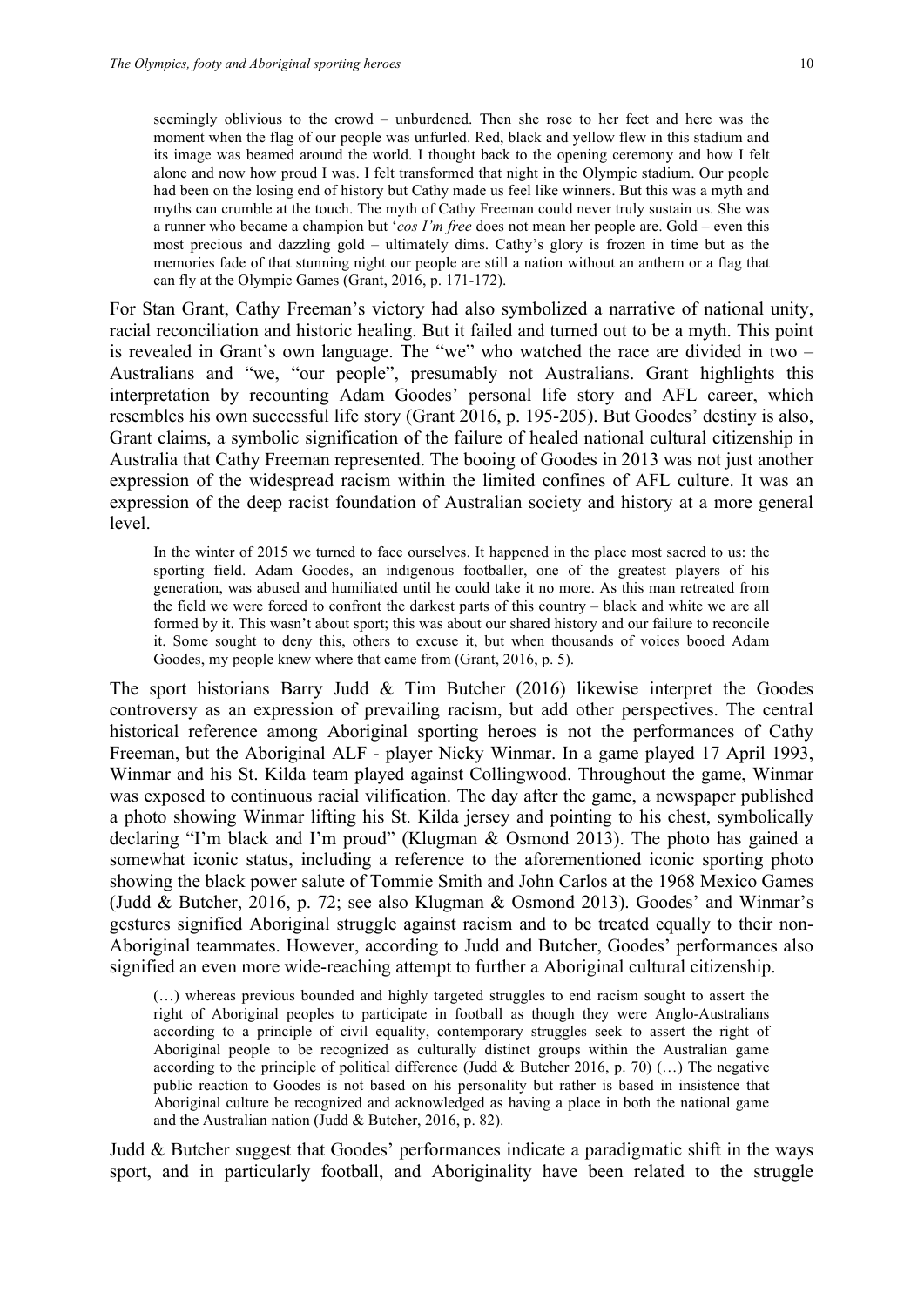surrounding cultural citizenship in Australia: from anti-racism and racial equality to the politics of cultural recognition and difference. And further – Goodes' insistence on the right to be culturally different can be seen as part of general Aboriginal political struggle for Indigenous nation building; struggles – Judd  $\&$  Butcher suggest – which also include Aboriginal claims to sovereignty as a prerequisite for any treaty process. Goodes' war dance reminded non-Aboriginal Australia that the right to be culturally different "is based on the irrefutable historical fact that their occupation of the continent pre-dates the contemporary Australian state by thousands of years" (Judd & Butcher, 2016, p. 82).

## **Conclusion**

The analysis above showed three interconnected narrative threads of Australian identity, seen from the perspective of the chosen Aboriginal – non- Aboriginal nexus: assimilation, national unity in diversity, and the politics of recognition and difference. All three – and their metamorphoses – concern a narrative of national identity and belonging in Australia. Performances and interpretation of sporting events and heroes represent an ambiguous and contested national narrative of both national unity and consensus, and cultural differences and political struggles.

The same dynamic can be revealed in more formal and official national narratives. However, following Anna Clarks (2016) analysis, most ordinary people – or laypeople - find themselves alienated from these narratives. Laypeople find that these narratives are disconnected from their everyday lives, and eventually from what it means to be an Australian. Hence, an advantage comes to fore, if one take performances of sport heroes and sport events, and the narratives and the myths told about them, as the didactical outset. Sport heroes and their performances function as some of the cultural stuff and the symbolic idioms, out of which national histories and identities are constructed, renewed and struggled about in late modern popular culture. A narrative of sport heroes and events can function as points of collective identification and national history and myth telling, which are unmatched to other kinds of consumption of popular culture. Moreover, a narrative of sport heroes and performances, and popular culture in general, connect to the use of history within the lifeworlds of laypeople.

Taken sport and popular culture in peoples' everyday life as a didactical outset, and as a central narrative component of history teaching does not ignore or erode national narratives. It makes them more complex, multi-stranded and ambiguous – and of course also more subjective and situational. Just a few clicks away on YouTube, or media platforms, alternative narratives are available. Other narratives about the Aboriginal/ non-Aboriginal identity nexus are already circulating within our globalized media networks. In that sense, the realm for production of historical consciousness within popular culture is radically decentralized. A situation that some probably fear will leave history educators – and eventually the students – without a well-structured, scholarly-based understanding of official national history.

However, this situation might also function as a productive didactical advantage. It does offer what Anna Clark mentioned as the need for enfranchisement "of otherwise historicallyminded communities" (Clark, 2016, p. 6). It invites people to be participators, to be active producers of historical consciousness and national narratives, when related directly to daily life cultural consumption and identity construction. Potentially, the situation also open up for a radical democratization of production and use of history, where official national narratives – or scholarly-based history for that sake – play a subordinate role, if any role at all. However, it has to be underlined – a state of democratization and enfranchisement, which is highly ambiguous. As I have exemplified above, the use of history within medialised sport and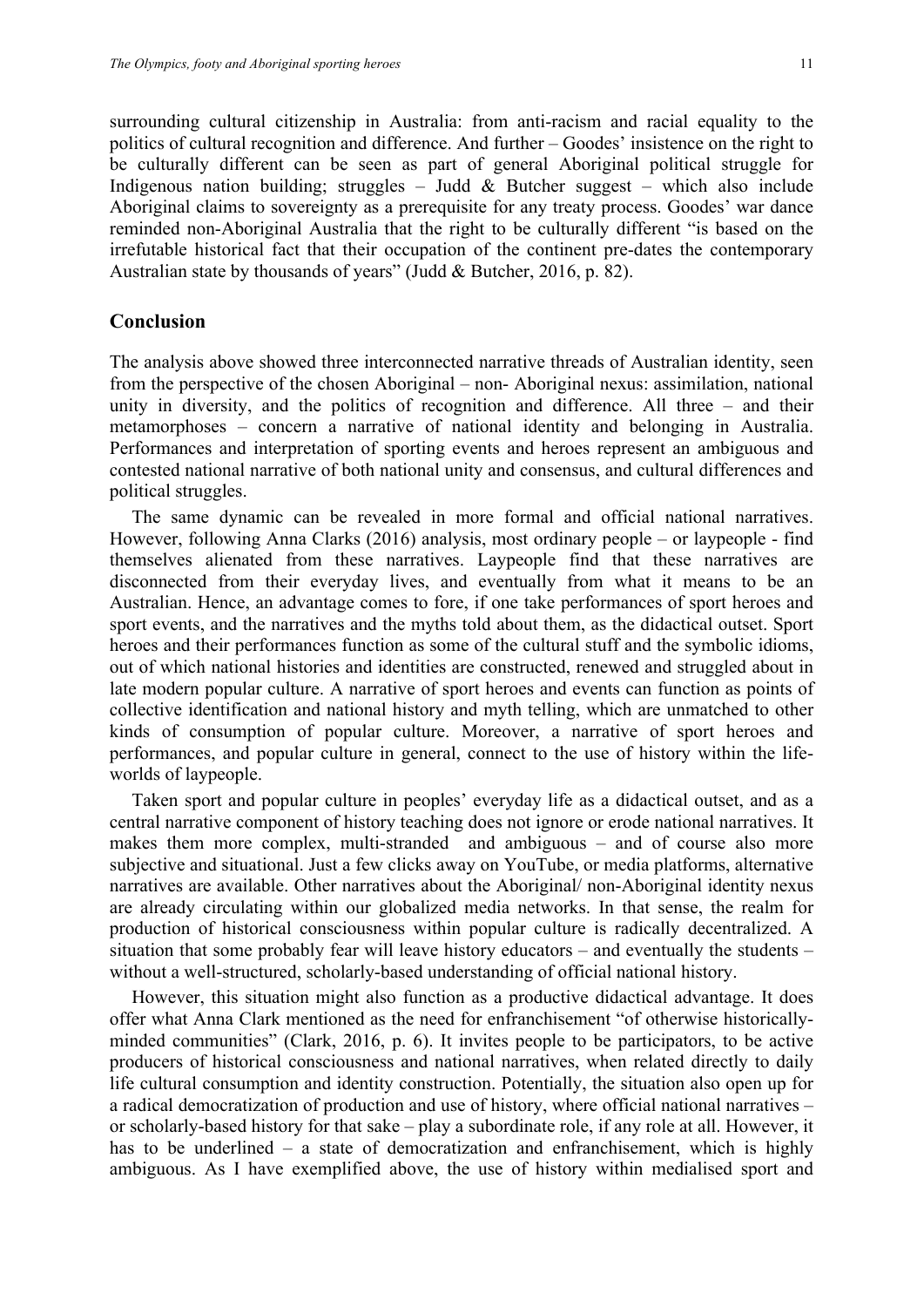popular cultures are regulated by economic, socio-cultural and commercial forces far beyond any popular or democratic control.

My argument is not that history educators should ignore or debunk official national narratives, or scholarly-based history research, in favor of popular culture and lifeworld experiences of laypeople. I argue – in accordance with Anna Clark - that somehow these dimensions have to come into interplay with each other. Above, I have tried to contribute to that endeavor. If it does not happen, I doubt that history educators will be able to overcome the national reluctance that Anna Clark has revealed as the dominating approach among Australians. From the perspective of history education, the critical didactical challenge is to reflect upon these and related question. (i) Do laypeople's use of popular culture and history, and official national narratives, work together and consequently interfere with each other? (ii) If not, how and why do these two dimensions exist without any notable contact with each other? (iii) Do the two dimensions operate in a more or less concealed conflict with each other?

In order to answer these questions, history educators have to take the use and production of history by laypeople and popular cultures into account. Not as an appendix to formal or scholarly-based national narratives, but - as I see it – as the principal outset for history education.

#### **References**

- Attwood, B. (2011). Aboriginal history, minority histories and historical wounds: The postcolonial condition, historical knowledge and the public life of history in Australia. *Postcolonial Studies, 14*(2), 171-186.
- Attwood, B. (2009). In the age of testimony: The stolen generations' narratives, "distance", and public history. *Public Culture, 20*(1), 75-95.
- Australian News and Information Bureau (1956). *Australia – Your Host: The XVIth Olympiad, Melbourne.* Canberra: Department of the Interior.
- Beckett, J. ed. (1988). *Past and Present. The construction of Aboriginality*. Maryborough, Vic.: Aboriginal Studies Press.
- Beckett, J. (1988). The past in the present; the present in the past: constructing a national Aboriginality. In: Beckett, J. ed. (1988). *Past and Present. The construction of Aboriginality*. Maryborough, Vic.: Aboriginal Studies Press.
- Bruce, T & Hallinan, C. (2001). Cathy Freeman. The quest for Australian identity. In Andrews, D. L. & Jackson, S. L. eds. *Sport stars. The cultural politics of sporting celebrity*. London: Routledge.
- Bruce, T. & Wensing, W. (2009). The Olympics and Indigenous peoples: Australia. In. Lenskyj, H. & Wagg, S. (eds.). *The Palgrave Handbook of Olympic Studies*. Palgrave: Macmillan.
- Bruce, T. & Wensing, W. (2012). She is not one of us': Cathy Freeman and the place of Aboriginal people in Australian national culture. *Australian Aboriginal Studies, 2*, 90-100.
- Bruner, J. (1996). *The culture of education*. Cambridge, Mass, Harvard University Press.
- Clark, A. (2016). Private lives, public history: Navigating historical consciousness in Australia.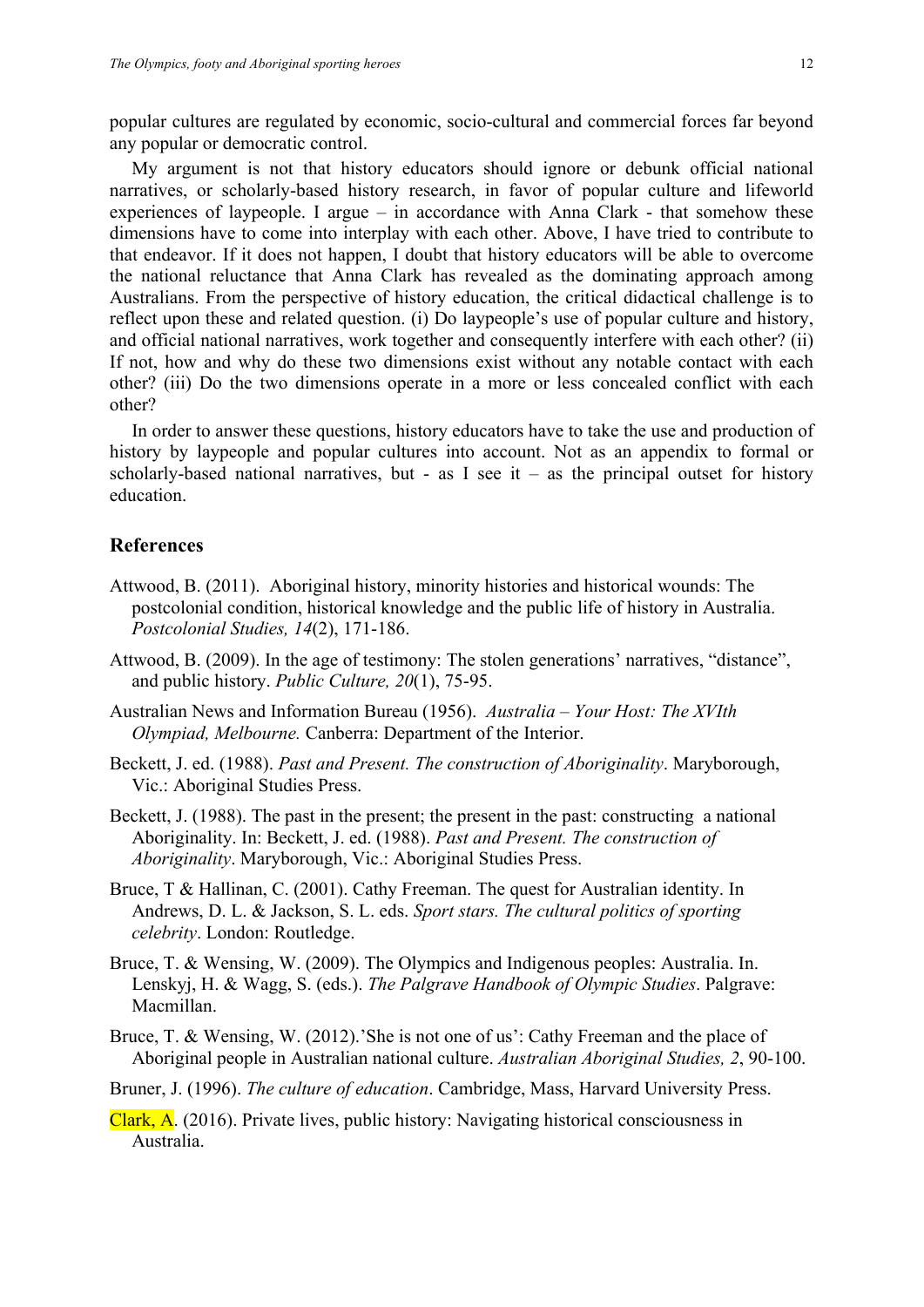- Clark, A. H. (2008). *History's children: History wars in the classroom*. Sydney, UNSW Press.
- Donnelly, D. & Parkes, R. J. (2014). Changing conceptions of historical thinking in history education: Australian case study. *Revista Tempo & Argumento, 11*(6),113-136.
- Elder, C, Pratt, A. & Ellis, C. (2006). Running race. Reconciliation, nationalism and the Sydney 2000 Olympic Games*. International Review for the Sociology of sport, 41*(2), 181- 200.
- Gardiner, G. (2003). Running for country. Australian print media representation of Indigenous athletes in the 27th Olympiad. *Journal of Sport & Social Issues. 27*(3), 233-260.
- Gordon, H. (2003*). The time of our lives. Inside the Sydney Olympics*. St. Lucia, Qld: University of Queensland Press.
- Grant, S. (2016). *Talking to country*. Melbourne: Scribe.
- Groot, Jerome de (2009). *Consuming history. Historians and heritage in contemporary popular culture.* Abdington, UK: Routledge.
- Harris, M., Nakata, M., & Carlson, B. (2013). *The politics of identity: Emerging indigeneity.* Sydney: UTS Press.
- Carlson, B. (2016). *The politics of identity. Who counts as Aboriginal today?* Canberra: Aboriginal Studies Press.
- Hay, R. (2003). Last night of the Poms: Australia as a postcolonial sporting society. In J. Bale, & M. Croning (eds.). *Sport and postcolonialism*. Oxford: Berg.
- Judd, B. & Butcher, T. (2016). Beyond equality: the place of Aboriginal culture in Australian game of football. *Australian Aboriginal Studies, 1,* 68-81.
- Haebich, A. (2008*). Spinning the dream. Assimilation in Australia 1950-1970*. North Fremantle: Freemantle Press.
- Hall, S. (1997a). The centrality of culture. Notes on the cultural revolution of our times. In K. Thompson (ed.), *Media and cultural regulation*. London: SAGE.
- Hall, S. (1997b). The work of representation. In S. Hall (ed.), *Representation. Cultural representations and signifying practices*. London: SAGE.
- Judd, B. & Butcher, T. (2016). Beyond equality: the place of Aboriginal culture in the ganme of Australian football. *Australian Aboriginal Studies, 1*, 68-84*.*
- Klugman, M & Osmond, G. (2013). *Black and proud: The story of an iconic AFL photo*. Sydney: New South Publishing.
- MacAloon, J. J. (2006). The theory of spectacle: reviewing Olympic Ethnography. In: Tomlinson, A. & Young, C. eds. *National identity and sport events. Culture, politics, and spectacle in the Olympics and the Football World Cup*. Albany, NY: State University of New York Press.
- McCarthy, P. & Hatcher, C. (2001). Performing identity: Australian Dreaming at the Sydney 2000 Olympics. *World Communication, 30*(¾), 39-60.
- McIntyre, S. & Clark, A. H. eds. (2003). *The history wars*. Carlton, Vic.: Melbourne University Press.
- Manne, R. (2001). In denial: The stolen generations and the right. *Quarterly Essay, 1,* 1-23.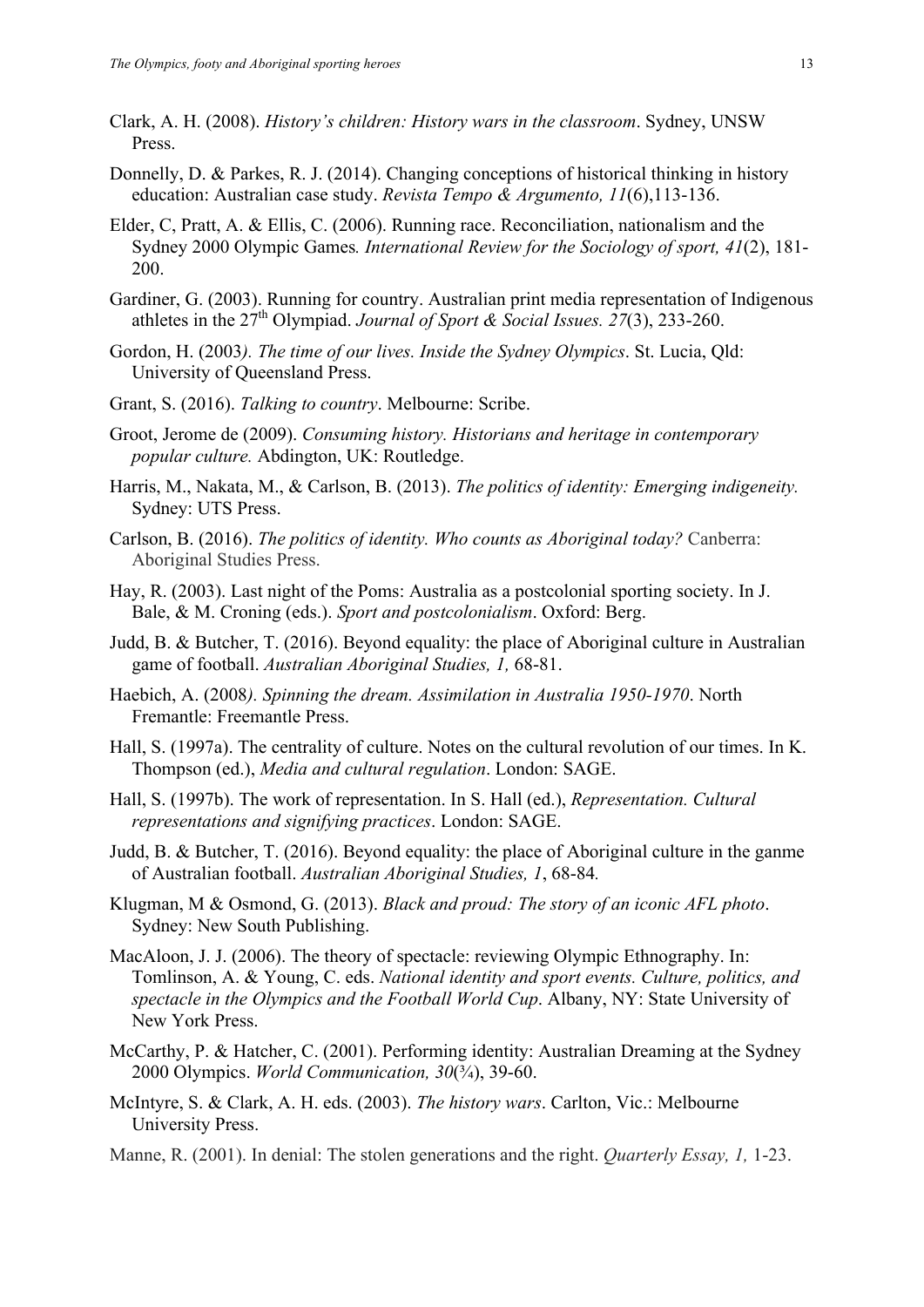- Moran, A. (2005) White Australia, Settler Nationalism and Aboriginal Assimilation. *Australian Journal of Politics and History, 51*(2), 168-93.
- Moran, A. (2017). *The public life of Australian multiculturalism: Building a diverse nation*. London: Palgrave Macmillan.
- O'Bonsawin, C. (2015). From black power to Indigenous activism: The Olympic movement and the marginalization of oppressed people (1968-2012). *Journal of Sport History, 42*(2), 200-219.
- Parkes, R. J. (2014). No outside history: Reconsidering postmodernism. *Agora, 49,* 4-10.
- Parkes, R. J. & Sharp, H. (2014). Nietzschean perspectives on representations of national history in Australian textbooks: what should we do with Gallipoli? *ENSAYOS, 29*(1), 159- 181.
- Rowse, T. (2016). Indigenous heterogeneity. *Australian Historical Studies, 37*(8), 297-310.
- Somers, M. (1995). Narrating and naturalizing civil society and citiznehip theory: The place of poltical culture and the public sphere. *Sociological Theory, 13*(3), 231-274.
- White, L. (2013). Cathy freeman and Australia's Indigenous heritage: a new beginning for an old nation at the Sydney 2000 Olympic Games*. International Journal of Heritage Studies, 19*(2),153-170.
- Windschuttle, K. (2009). *The fabrication of Aboriginal history. Vol. 3. The stolen generations 1881-2008*. Sydney: Macleay Press.

# **Video links**

Melbourne 1956 Olympic Games. Official Olympic Gilm https://www.youtube.com/watch?v=EDA5BvvtDsM

The Sydney 2000 Olympics: The complete film. https://www.youtube.com/watch?v=7xHMsL6sSLQ

Adam Goodes' War Cry Celebration https://www.youtube.com/watch?v=kBljMnLw9-4

Girl Makes Racist Comment to Footballer; He Calls Her Out. https://www.youtube.com/watch?v=L6Sq62YPnsU

#### **Notes**

 $\overline{a}$ 

 $1$ . The preparations for this article were done during my time as a visiting scholar at University of Newcastle. NSW, Australia, during Fall 2016. I thank the Hermes, History network group there, and especially Dr. Robert J.

<sup>2</sup> See for instance, Beckett (1988), Attwood (2009), Attwood (2011), Windschuttle (2009), Rowse (2016), Harris et al. (2013), Carlson (2016), Manne (2001), Moran (2005), Donnelly & Parkes (2014), Parkes & Sharp (2014), Macintyre & Clark (2003), Clark (2008).

<sup>3</sup> https://www.youtube.com/watch?v=EDA5BvvtDsM

<sup>4</sup> The first Athlete of Aboriginal descent to compete in the Olympics was in 1964, with Michael Ah Matt representing in Basketball, and Adrian Blair and Francis Roberts in boxing http://corporate.olympics.com.au/olympic-feature/indigenous-stars

<sup>5</sup> https://www.youtube.com/watch?v=7xHMsL6sSLQ